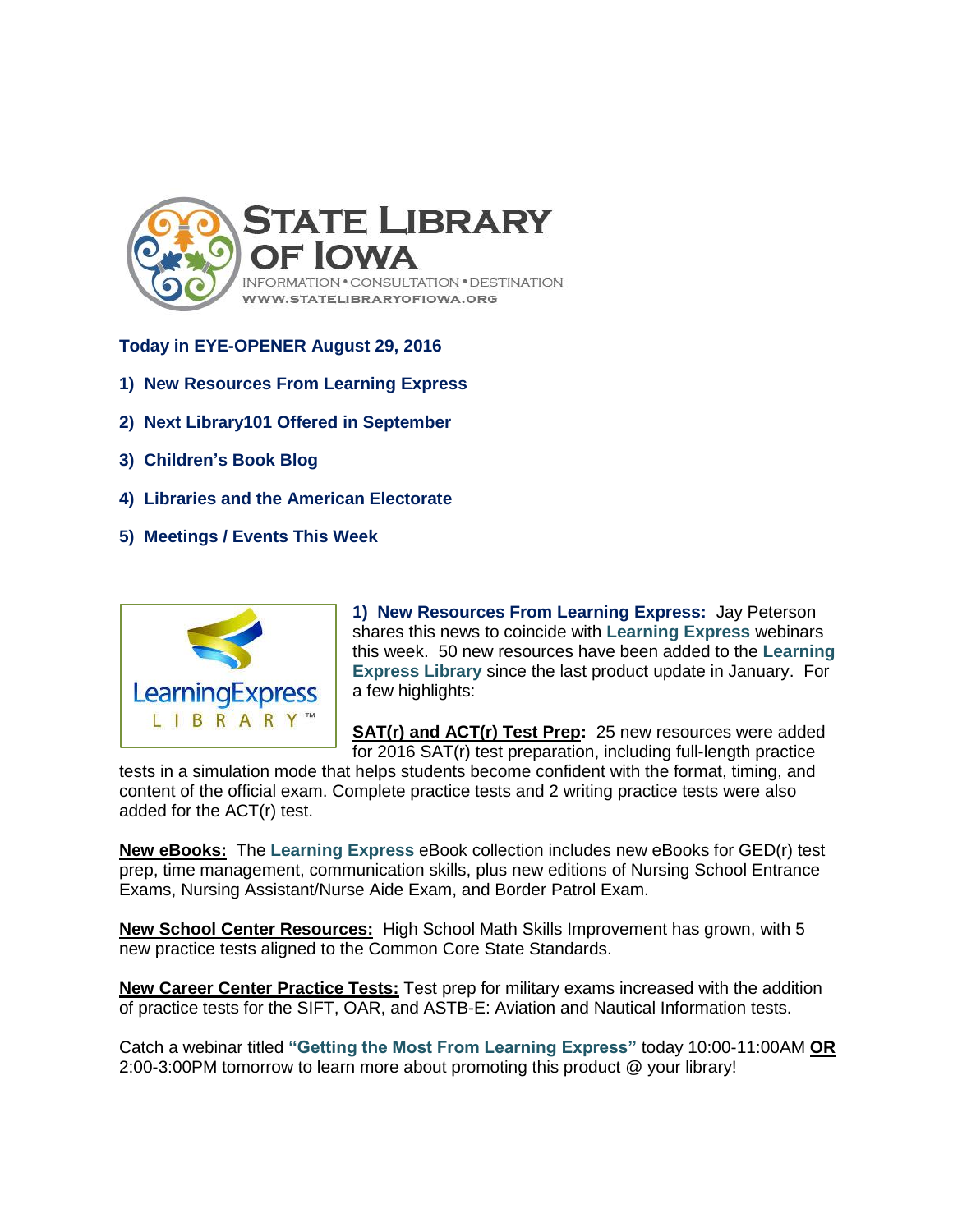**2) Next Library101 Offered in September:** New directors, staff, or trustees—take note The next **Library101** is scheduled for **September 22** (**9:30-11:30AM**) Sponsored by the State Library, **LIBRARY 101** is typically offered four times each year. This 2-hour online program

introduces newly hired directors to library support systems and services in Iowa.

It's a friendly, helpful orientation: you'll meet State Library staff—at least virtually—helping you match names with faces. We'll discuss public library service standards and provide explanations of popular statewide programs, with plenty of time to answer your questions. People new to support staff positions, as well as trustees, are encouraged to attend.



Look to the c.e. catalog to register for **Library101**—[http://www.statelibraryofiowa.org/cgi](http://www.statelibraryofiowa.org/cgi-bin/cecat/)[bin/cecat/](http://www.statelibraryofiowa.org/cgi-bin/cecat/) Doing so ensures that you will receive follow-up email with the link to the Adobe Classroom. New to your library? Then join Alysia Peich and me online for **Library101!**



**3) Children's Book Blog:** In a recent back-to-school email, Pam Buysman with Northwest AEA reminded school librarians of a children's book blog written by Janet Dawson Hamilton, a K-8 school librarian from Massachusetts. This is a neat resource for public library staff to know about, the blog is titled **Kids Book a Day** <https://kidsbookaday.com/>and as the name implies, Hamilton reviews one children's book every day of the year. Her book choices cover a lot of ground, including picture books, middle school non-fiction, graphic novels, early chapter books. The blog shows both 2016 and 2015 reviews, along with links to topics such as folktales, historical fiction, poetry, sports, easy readers, etc.

Hamilton writes this about her ambitious project "... One of the most important parts of my job is connecting students and teachers with great books. We're lucky to live in a world where fantastic children's books are published every week. Every day, I review a book published this year. Although I may mention things about books that I don't like ("Cons") I only choose books for which I feel I can give a mostly positive review. I try to find books that would appeal to kids and/or fit in well with the elementary school curriculum. All books come from my local public library, and I do not benefit in any way from my reviews—except for the warm, fuzzy feeling of sharing good books with readers!..."

**Spend some time looking at Kids Book a Day<https://kidsbookaday.com/>**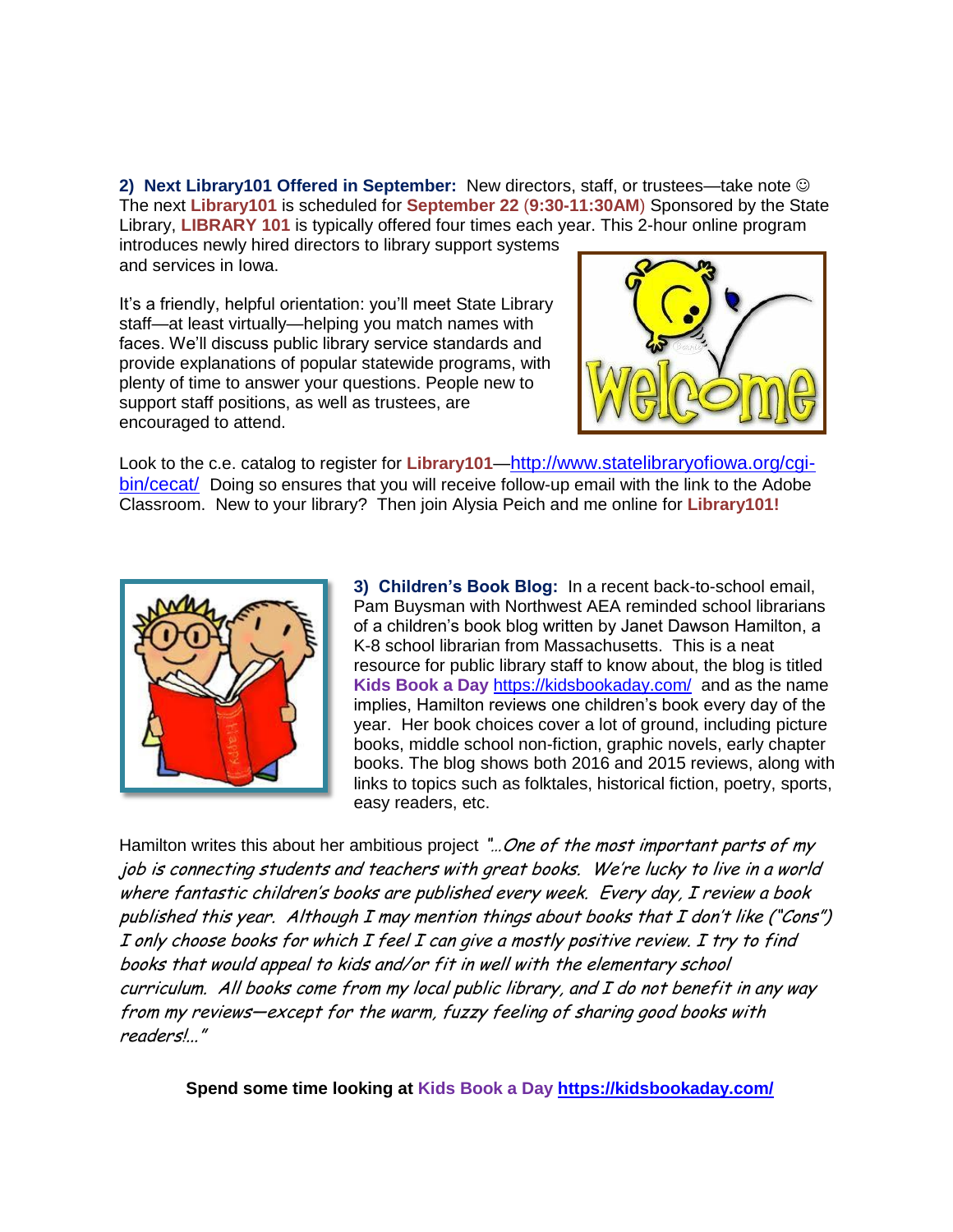

**4) Libraries and the American Electorate:** This very week, we'll turn the calendar page to September, which means that the Presidential Election is just over 2 months away. (maybe you're wishing it was over already ) A thought-provoking article from *Information Today, Inc***.** has much to say about the value of public libraries in providing authoritative information, in this case, vetted information about the presidential election. Written by Kathy Dempsey, the article is titled *"10 Ways U.S. Libraries Can Inform the American Electorate."* 

As a teaser, I won't print all 10 ways here, just a few  $\heartsuit$  Read the full article to learn more about Dempsey's suggestions [http://www.infotoday.com/mls/mar16/Dempsey--Ten-Ways-US-](http://www.infotoday.com/mls/mar16/Dempsey--Ten-Ways-US-Librarians-Can-Inform-the-American-Electorate.shtml)[Librarians-Can-Inform-the-American-Electorate.shtml](http://www.infotoday.com/mls/mar16/Dempsey--Ten-Ways-US-Librarians-Can-Inform-the-American-Electorate.shtml)

- Create a Portal of Voting Information
- Produce a List of Fact-Checking Websites
- Point People to Government Websites
- Use Materials From ALA's Libraries Transform Campaign—nice one, we'll be talking about this at Town Meetings

**5) Meetings / Events This Week:** Sponsored by the State Library, **"Getting the Most From Learning Express"** will be offered twice this week—**this very morning 10:00-11:00AM** and again on **Tuesday 2:00-3:00PM.** Both are online, choose the day/time most convenient. And this **Friday September 2,** catch another **"Friday Tech Focus" 9:00-9:30AM online.**

File it under Ripley's Believe It Or Not, but next **Monday September 5th is Labor Day! State Library offices will be closed for the holiday,** *Monday Morning Eye-Opener* will be back on September 12…



Three national webinars finish out the month; find registration info at this link <http://www.statelibraryofiowa.org/ld/c-d/continuing-ed/other-conted>

**August 30.** 2:00-3:00PM.*Small Libraries, Big Impact: Libraries as Community Change Agents* sponsored by Texas State Library and Archives Commission <https://www.tsl.texas.gov/ld/workshops/webinars/index.html>

**August 30.** 6:00-7:00PM.*AASL Best Websites for Teaching & Learning 2016* sponsored by American Association of School Librarians<http://www.ala.org/aasl/ecollab/upcoming>